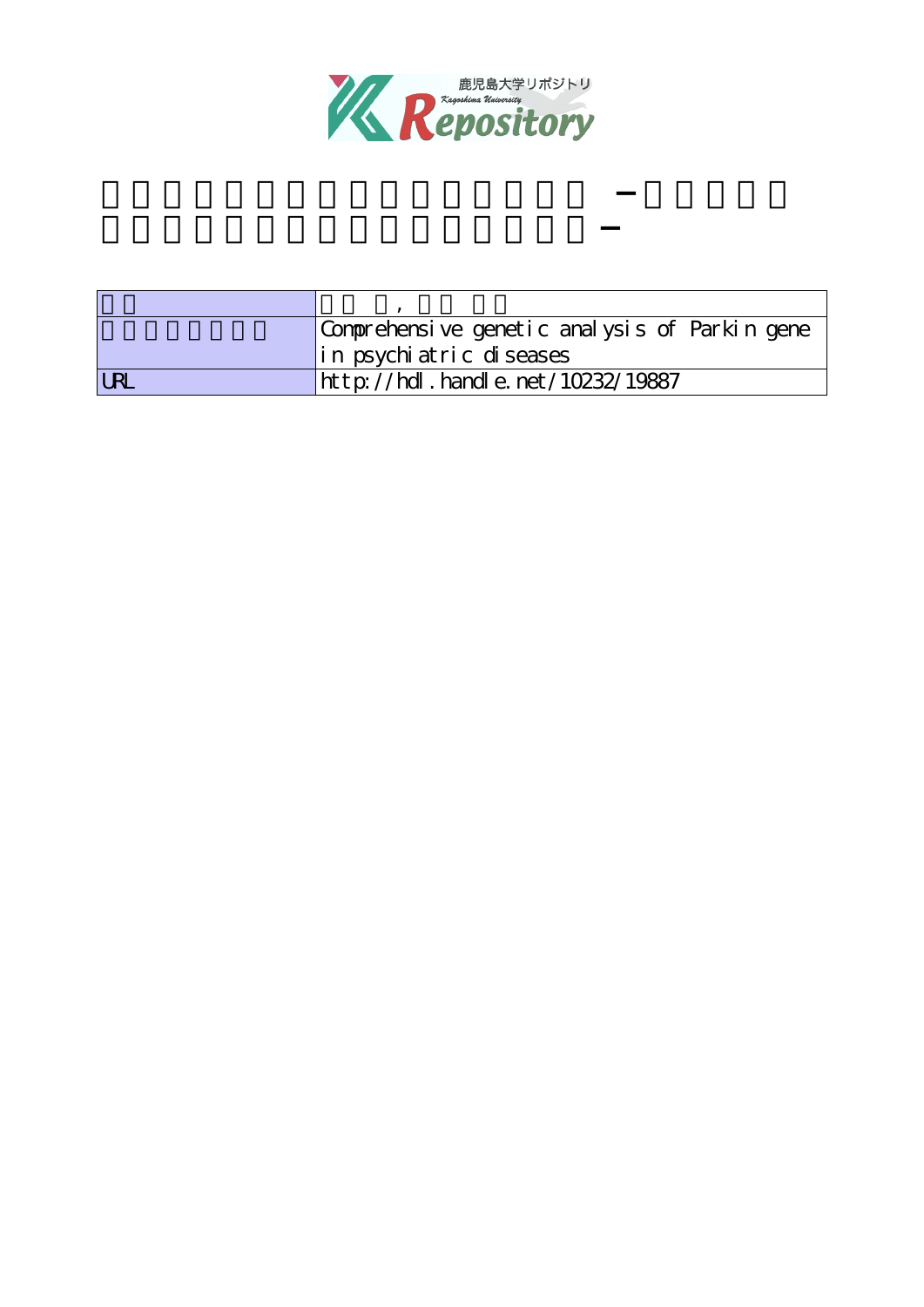

科学研究費助成事業(学術研究助成基金助成金)研究成果報告書

平成25年6月10日現在

機関番号:17701 研究種目:挑戦的萌芽研究 研究期間: 2011 ~ 2012 課題番号:23659568 研究課題名(和文) パーキン遺伝子と精神障害の関わり -コピー数変異を含めた総合的分 子遺伝学的研究ー 研究課題名(英文) Comprehensive genetic analysis of *Parkin* gene in psychiatric diseases 研究代表者 佐野 輝(SANO AKIRA) 鹿児島大学・大学院医歯学総合研究科・教授 研究者番号:30178800

研究成果の概要(和文):稀な変異である*Parkin*遺伝子変異をもつ常染色体劣性遺伝性若年性 パーキンソン病(ARJP)患者や変異保因者には気分障害や統合失調症など「ありふれた疾患」 である精神疾患が多発する。我々は*Parkin*遺伝子変異をヘテロ接合性にしか持たないトーハ ミン調節異常症候群と考えられるARJP症例を経験した。また、ヘテロ接合性に*Parkin*遺伝子 のコヒー数変異を有することが強く疑われる統合失調症症例を50例中3例に認めた。

研究成果の概要 (英文) : Homozygous or compound heterozygous *Parkin* mutations cause autosomal recessive juvenile parkinsonism (ARJP). ARJP patients and heterozygous Parkin mutant carrier often present with psychiatric diseases as "common diseases" including mood disorder or schizophrenia. We experianced an ARJP patient with dopamine dysregulation syndrome who heterozygously harbored a *parkin* mutation. In comprehensive genetic analysis of *Parkin*, we found copy number variations in 3 schizophrenic patients out of fifty.

交付決定額

|    |                        |            | (金額単位<br>ш                                              |
|----|------------------------|------------|---------------------------------------------------------|
|    | 接経費<br>宜               | 間接経費       | $\overline{\phantom{a}}$<br>E.<br>∼<br>-<br>−<br>п<br>− |
| 定額 | 000<br>800.<br><u></u> | 000<br>840 | 000<br>640<br>U.                                        |

研究分野:医歯薬学

科研費の分科・細目:内科系臨床医学・精神神経科学

キーワード:統合失調症、Parkin遺伝子、コピー数変異、ドーパミン調節異常症候群

## 1.研究開始当初の背景

近年、"common variants-common disease"仮 説のもとに統合失調症や気分障害などの精 神疾患における数多くの遺伝学的研究が行 われてきたが結果は再現性に乏しく、低いオ ッズしか認められないことが明らかとなっ てきた。一方で、Gaucher 病およびその家族 に Parkinson 病が多発するという臨床観察に

端を発し、ありふれた疾患である孤発性 Parkinson 病には、Gaucher 病の原因遺伝子 である glucosylceramide b-glucosidase の 稀な疾患変異が高率にヘテロ接合性に認め られることが明らかにされ、"multiple rare variants-common disease "仮説を実証した 例として注目されている。また、最近、コピ ー数変異 (Copy Number Variation: CNV)領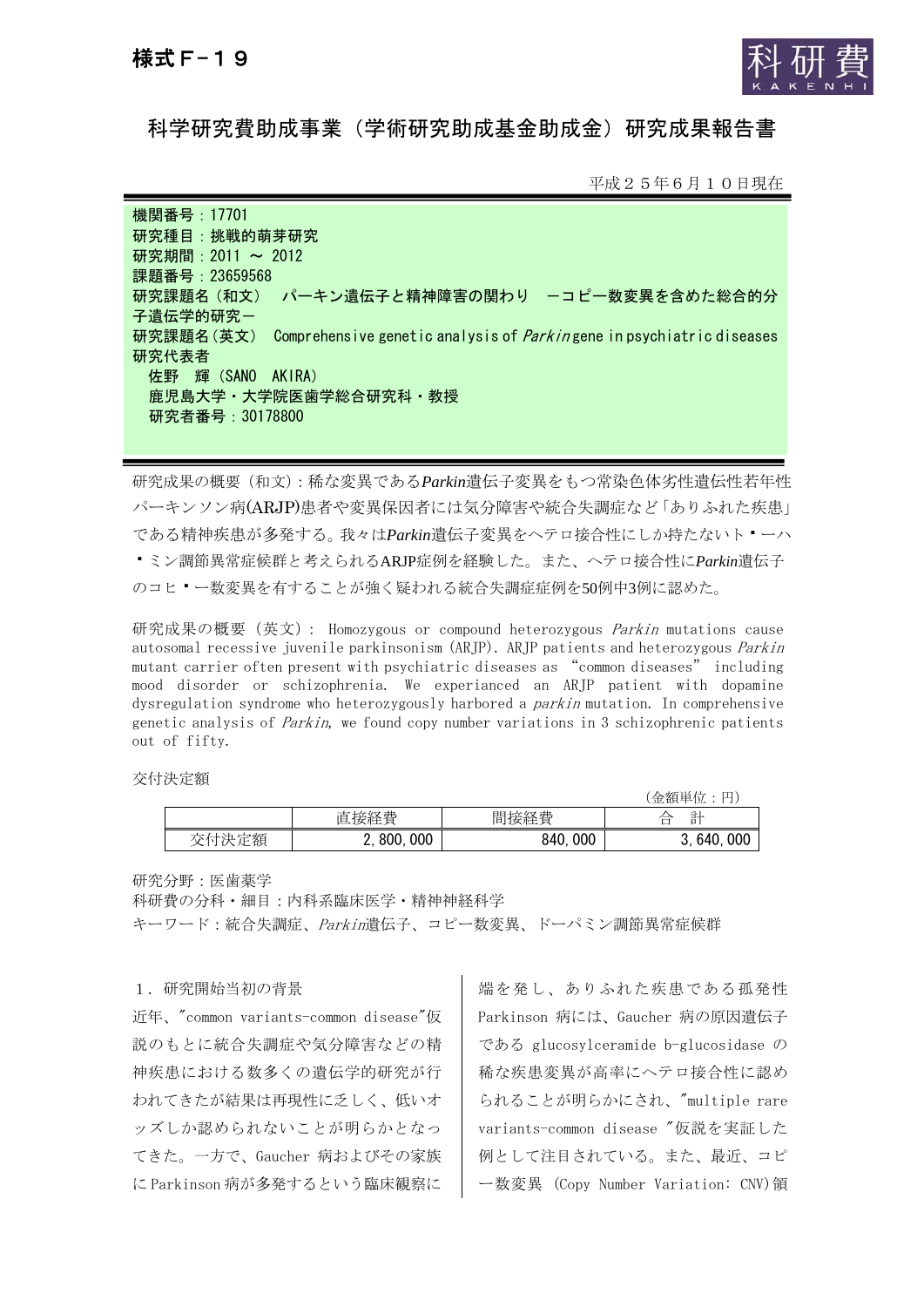域が統合失調症と関連するとの報告が相次 いでなされ、非常に注目されている。これら CNV の頻度は稀少であり、統合失調症と CNV との間の有意な関連は、 "multiple rare variants-common disease "仮説を支持する ものであるといえる。Parkin 遺伝子変異をも つ常染色体劣性遺伝性若年性パーキンソン 病(ARJP)患者およびその家族に精神疾患が 多発するという事実は上記の Gaucher 病と孤 発性 Parkinson 病の関係に極めて類似したも のと考えられる。Parkin 蛋白質はユビキチン リガーゼ活性を持ち、小胞体輸送にも関与す ると言われている。ARJP はドーパミン補充療 法に顕著に反応し対症的に治療されるが、こ れは統合失調症の治療とは真逆のものであ る。Parkin 変異のヘテロ保因者に統合失調症 や気分障害を多発することから、Parkin 蛋白 質がドパミンを含めたモノアミン放出の調 整機構などに関与する可能性がある。

## 2.研究の目的

「ありふれた疾患」の遺伝子レベルでの発 症基盤として"multiple rare variants-common disease "仮説が注目されている。一方、稀 な遺伝子変異である*Parkin*遺伝子変異をも つ常染色体劣性遺伝性若年性パーキンソン 病患者や変異保因者には気分障害や統合失 調症など common disease である精神疾患が 多発するとの報告がある。本研究では multiple rare variants としての *Parkin* 遺伝子 変異の解析を通して精神疾患の病態解明に 挑むことを目的とし、統合失調症を中心と した精神疾患を対象として*Parkin*遺伝子に ついてシークエンシングおよびコピー数変 異解析を行い疾患変異の有無を検討する。

3.研究の方法 パーソナリティ障害、気分障害、強迫性障害 類似症状やドーパミン調節制御障害などを 有する ARJP 症例数例についてシークエンシ ングや定量的 PCR 法などによって *Parkin* 遺 伝子上に疾患変異を同定した。

統合失調症 22 名の白血球から遺伝子 DNA を抽出し、44 アリルについて *Parkin* の上流 領域を含めた全エクソンのリシークエンシ ング解析を行い変異の有無を検討した。ま た統合失調症 50 名、統合失調感情障害 4 名から抽出した遺伝子 DNA を用いて 108 アリルについて *Parkin* 遺伝子の Taqman probe を用いた定量的 PCR 法を行い、エク ソンの欠失や重複変異の有無について解析 を行った。

## 4.研究成果

ARJP症例の中でParkin遺伝子のエクソン6お よびエクソン7の欠失変異をヘテロ接合性に しか持たない症例が存在した。症例は50代男 性。40歳代前半にパーキンソン病を指摘さ れ,L-dopa/DCIを中心とした薬物療法が開 始された。次第にwearing offとdyskinesia が出現するようになり,40歳代後半から深 部脳刺激療法(subthalamic nucleus deep brain stimulation:STN-DBS)が開始され た。次第に内服やDBSの「入」・「切」を自己 調節するようになった。さらにインターネ ットで賭博をしては借金を繰り返すように なったため入院となった。入院後,自己調 節していたDBSを中止し, pergolide, amantadineを漸減中止し,pramipexoleを漸 減した。その後,L-dopa/DCIを漸減したが, 一貫してdyskinesiaを認めていた。一貫し て固縮・振戦・dystoniaは認めず,客観的 には無動や無表情を認めるのみだった。外 泊中には夜間にL-dopa/DCIを探し出し規定 以外の時間に内服するなど,ドパミン補充 療法(dopamine replacement therapy:DRT)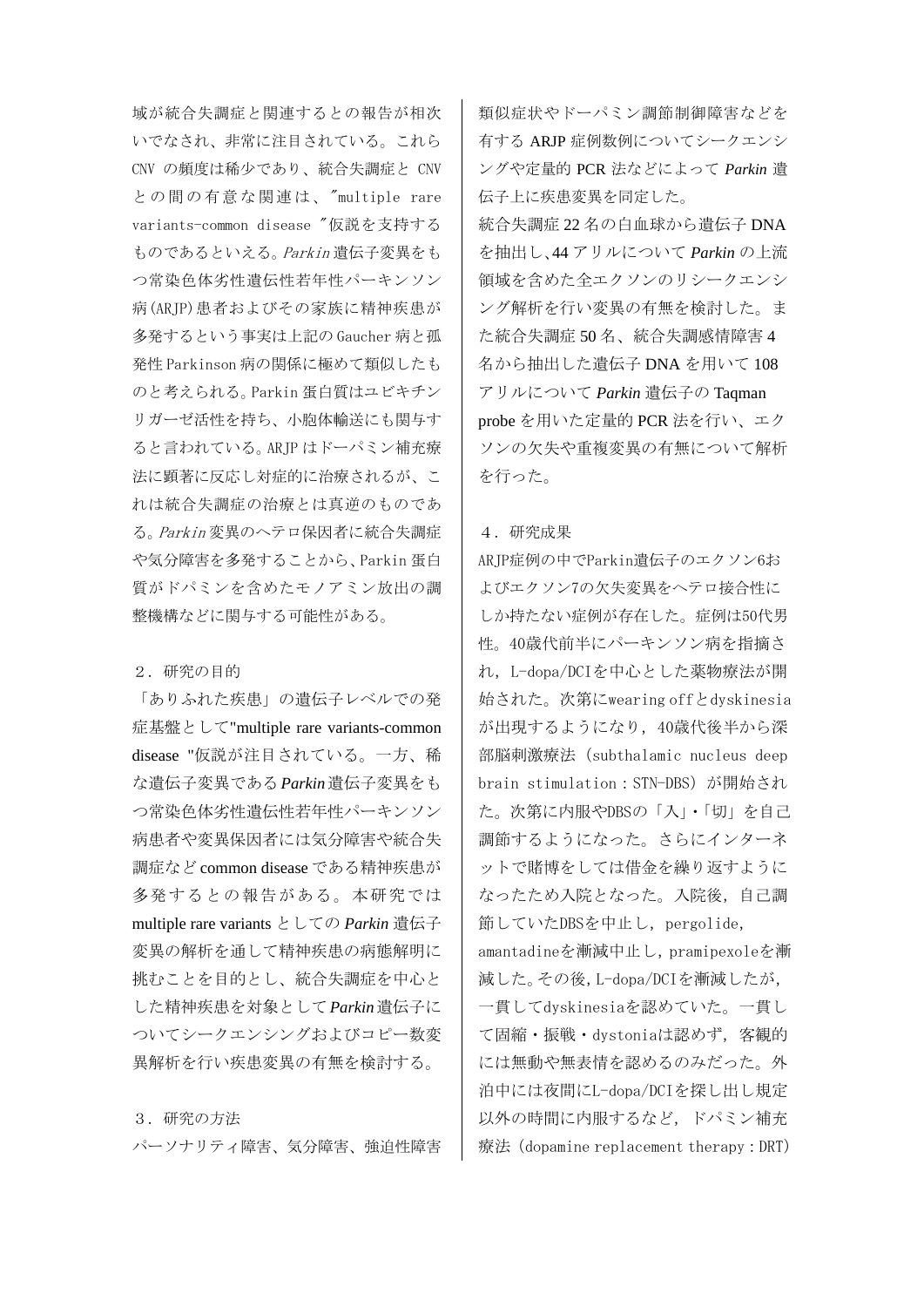への欲求を示唆する症状が目立つようにな った。経過中,認知機能はMini-Mental State Examination (MMSE) · Hasegawa Dementia Scale Revised (HDS-R) の点数上 でも大きな変化はなく,前頭葉症状につい てもFrontal Assessment Battery at bedside(FAB)では大きな変化を認めなか った。気分・感情の障害については, Beck Depression Inventory(BDI)・Hamilton Rating Scale for Depression (HAM-D) • Young Mania Rating Scale(YMRS)では有 意な所見は認めなかった。本症例はト・ハ ■ミン補充薬を依存的に過量服用し,ト■ ー ハミン調節異常症候群(Dopamine Dysregulation Syndrome, DDS)と考えられた。 DDSは強迫的薬物使用を主症状とする症候群 てあり ,L-dopaの有効なハーキンソン病 患者か ■ 運動症状改善に対し必要量以上のト ハミン補充薬を繰り返し服用してしまう ことを特徴とする。また、DDSは、 1. punding(反復・常同行動)

- 2. 多幸症または軽躁状態,
- 3. 過食,
- 4. 性行動の亢進,
- 5. 病的賭博及ひ 買物依存,
- 6. 活動性の亢進,
- 7. DRTの欲求と離脱症状,
- 8. 精神病

なと、の多彩な精神症状を呈することを特徴 とし、Parkin遺伝子疾患変異をヘテロ接合性 にしか持たない患者が存在したことからも、 Parkin遺伝子と精神疾患との関連性が示唆さ れた。

統合失調症22例において、Parkin遺伝子の上 流領域を含めた全エクソンのシークエンシ ング解析を行ったところ変異は見つかって いない。今後はさらに症例を増やし解析す る必要がある。統合失調症50例において

Parkin遺伝子の前エクソン領域をカバーす るTaqman probeを配置し、遺伝子量解析を 行ったところ、1例にエクソン2の重複変異、 2例にエクソン10の欠失変異が強く疑われ る結果を得た(図)。









5.主な発表論文等

(研究代表者、研究分担者及び連携研究者に は下線)

〔雑誌論文〕(計 7 件)

1. Ishizuka T, Nakamura M, Ichiba M, Sano A :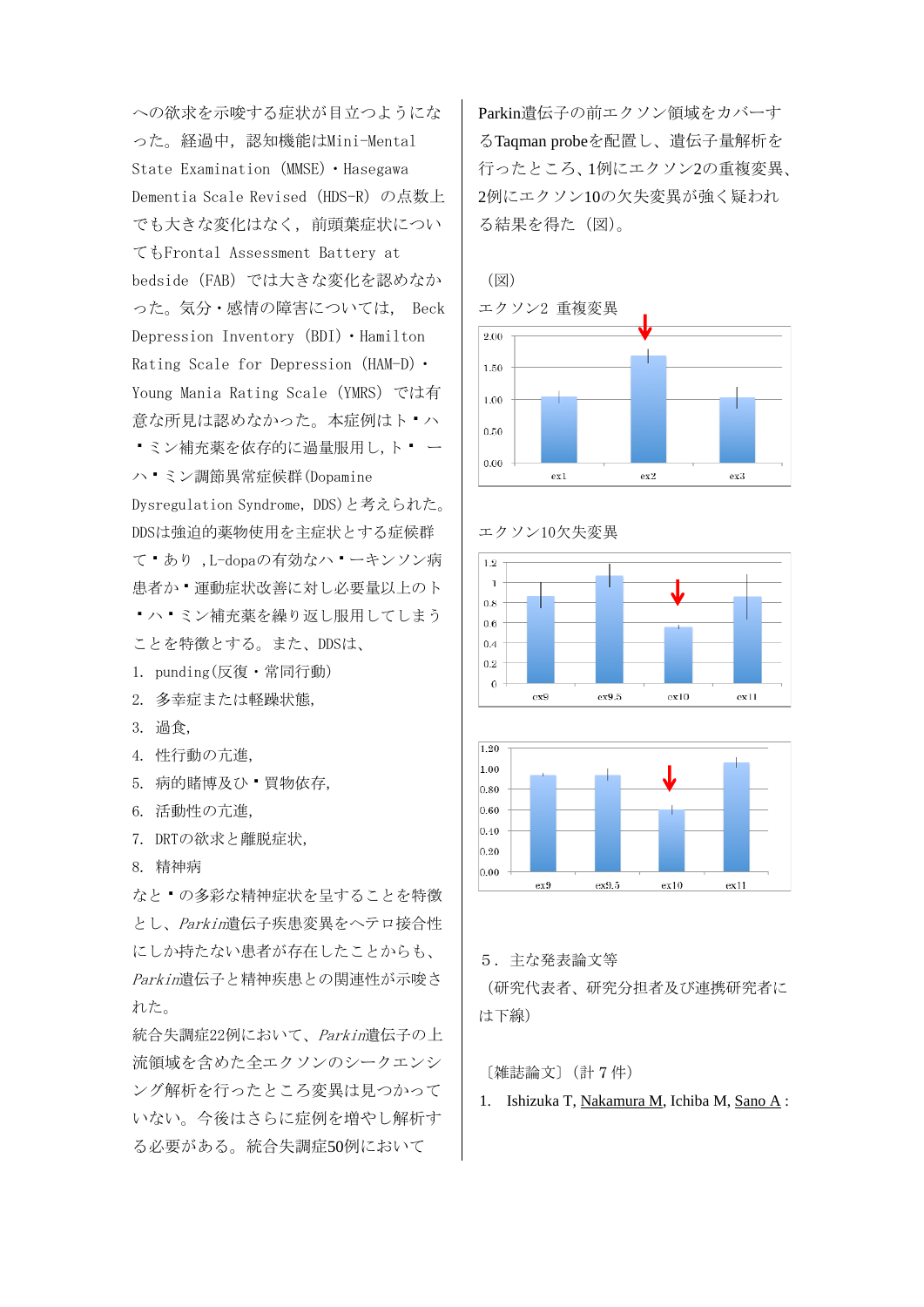- . Familial Semantic Dementia with P301L Mutation in the Tau Gene, *Dement. Geriatr. Cogn. Disord*., 31: 334-340, 2011, 2.141 DOI: 10.1159/000328412 査読有
- 2.. Kato M, Nakamura M, Ichiba M, Tomiyasu A, Shimo H, Higuchi I, Ueno S, Sano A :
- . Mitochondrial DNA deletion mutations in patients with neuropsychiatric symptoms, *Neurosci. Res.,* 69: 331-336, 2011, 2.250 DOI: 10.1016/j.neures.2010.12.013 査読有
- 3. Shimo H, Nakamura M, Tomiyasu A, Ichiba M, Ueno SI, Sano A :
- . Comprehensive analysis of the genes responsible for neuroacanthocytosis in mood disorder and schizophrenia, *Neurosci. Res.*, 69: 196-102, 2011, 2.250 DOI: 10.1016/j.neures.2010.12.001 査読有
- 4. Tomiyasu A, Nakamura M, Ichiba M, Ueno S, Saiki S, Morimoto M, Kobal J, Kageyama Y, Inui T, Wakabayashi K, Yamada T, Kanemori Y, Jung HH, Tanaka H, Orimo S, Afawi Z, Blatt I, Aasly J, Ujike H, Babovic-Vuksanovic D, Josephs KA, Tohge R, Rodrigues GR, Dupre N, Yamada H, Yokochi F, Kotschet K, Takei T, Rudzinska M, Szczudlik A, Penco S, Fujiwara M, Tojo K, Sano A:
- . Novel pathogenic mutations and copy number variations in the VPS13A Gene in patients with chorea-acanthocytosis, *Am. J. Med. Genet. B Neuropsychiatr. Genet.*, 156: 620-631, 2011, 3.705 DOI: 10.1016/j.neures.2011.06.001 査読有
- 5. Takata A, Kato M, Nakamura M, Yoshikawa T, Kanba S, Sano A, Kato T:
- . Exome sequencing identifies a novel missense variant in RRM2B associated with autosomal recessive progressive external ophthalmoplegia, *Genom Biol.***,** 12: R92, 2011, 9.036 DOI: 10.1186/gb-2011-12-9-r92 査読有
- 6.. Mori S, Nakamura M, Yasuda T, Ueno S, Kaneko S, Sano A:
- . Remapping and mutation analysis of benign adult familial myoclonic epilepsy in a Japanese pedigree, *J. Hum. Genet,* 56: 743-747, 2011, 2.570 DOI: 10.1038/jhg.2011.93 査読有
- 7. Hayashi T, Kishida M, Nishizawa Y, Iijima M, Koriyama C, Nakamura M, Sano A, Kishida S:
- . Subcellular localization and putative role of VPS13A/chorein in dopaminergic neuronal cells, *Biochem. Biophys. Res. Commun.,* 419: 511-516, 2012, 2.484 DOI: 10.1016/j.bbrc.2012.02.047 査読有

〔学会発表〕(計 4 件)

1. Hayashi T, Kishida M, Nishizawa Y, Iijima M, Koriyama C, Nakamura M, Sano A, Kishida S: Chorein is involved in exocytosis of dene core vesicles in differentiated PC12 cells,  $11<sup>th</sup>$  biennial meeting of the Asian Pacific Society for Neurochemistry  $/55<sup>th</sup>$  Meeting of the Japanese Society for Neurochemistry, October1-2, 2012, Kobe Japan

2. Deguchi A, Nakamura M, Shiokawa N, Sasaki N, Sano A: Chorein interacts with cytoskeltal